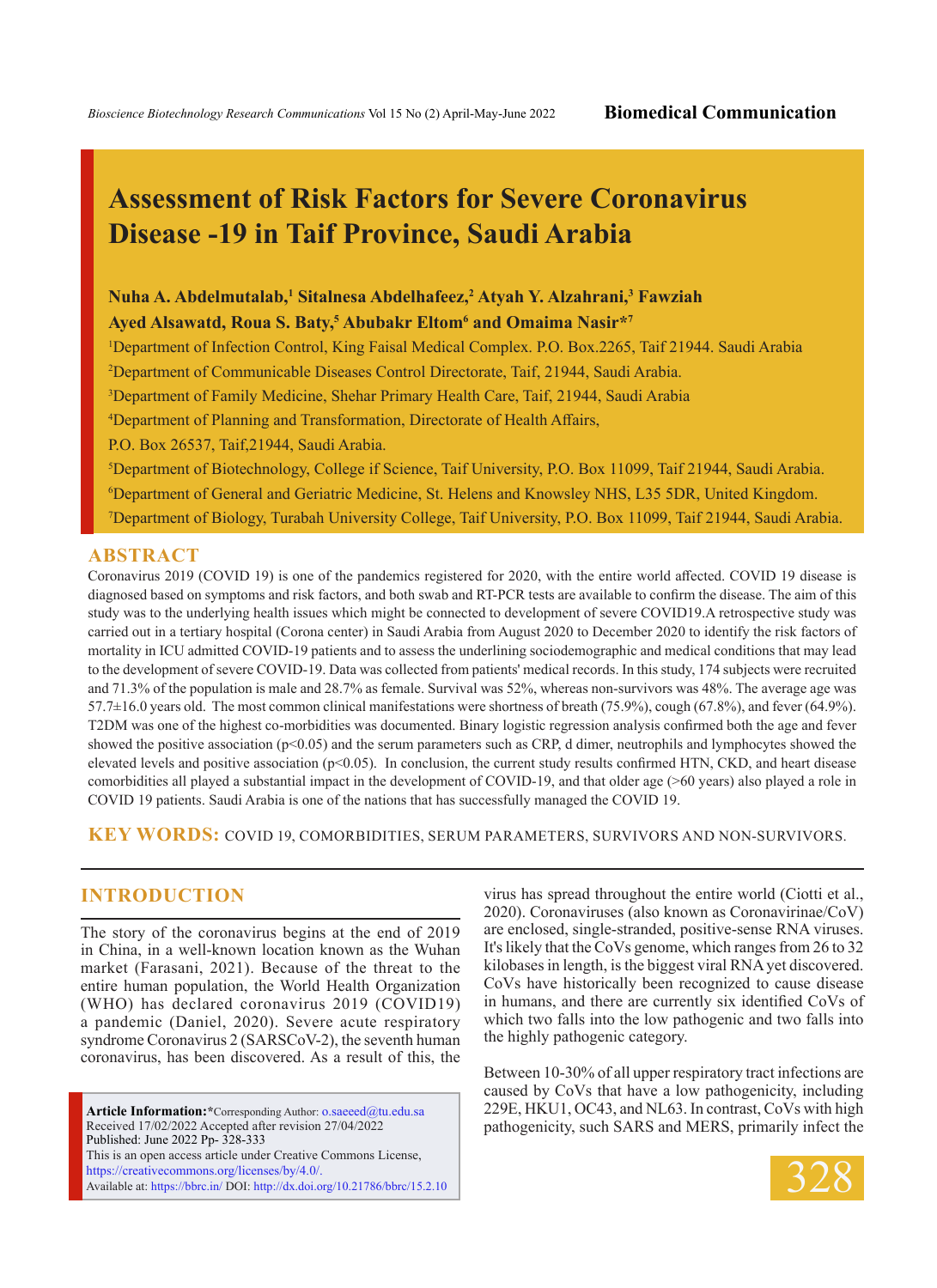#### Abdelmutalab et al.,

lower respiratory system and produce deadly pneumonia (Han et al., 2020). SARS-CoVs has a diameter of  $\sim 50-200$ nm, ranging from 26-32 kb. SARS-CoV-2 is a β-coronavirus that contains a single positive RNA strand. Its 60-140 nm diameter envelope provides it with a square, elliptical form. In its genome, there are special parts derived from 9 Wuhan patients that consist of a close-knit 29,903 basis pair of single stranded RNA pairs (88%) of β-coronavirus isolated bats. The untranslated area (UTR) of the SARS-CoV-2 genome is composed of 50 leader sequence, 1a/b free reading frame genes, spike protein, the protein envelope, protein membrane/ matrix and auxiliary protein, nucleoprotein and sequenced 3´UTR (Farasani, 2020).

The most typical symptoms of COVID 19 are fever, cough, and weariness. One of the first signs is a loss of taste or scent. Shortness of breath, muscle aches, headache, runny nose, nausea, vomiting, diarrhea, and rashes are the remaining symptoms. These factors, such crowding, literacy levels, and health care employees, are all involved in increasing the likelihood of infection and infection is often a problem in the elderly, men, and those with preexisting conditions (Rashedi et al., 2020). Because of community transmission, the risk of COVID 19 in the general population is currently very high. COVID-19 harm to the population with established risk factors for severe illness outcome and COVID-19 can cause serious disease in people of any age who have specific underlying medical issues. COVID-19 is a newly discovered disease. COVID-19 can affect anyone, and the disease can cause mild to severe symptoms. Some persons may be more likely than others to suffer from severe disease because they have qualities or medical conditions that put them at risk.

There is currently little evidence and information available about the impact of underlying medical disorders and if they raise the risk of severe disease from COVID-19. Based on what we know at this time, it is extremely vital to recognize the persons at high risk of serious disease from COVID-19, as well as those who live with them, in order to protect yourself from obtaining COVID-19. If you have COVID-19, you are more likely to be admitted to the hospital or ICU if you have certain risk factors. Knowing the risk factors connected with COVID-19 is important because it can help people who are at high risk take further precautions. Almost 98% of COVID-19 cases from Saudi Arabia has recovered and 1% of the mortality cases was documented and only <1% of active cases were listed. Limited studies in the Saudi Arabia has performed with the risk of developing with severe form. Therefore, the current study was aimed to investigate the underlying health issues which might be connected to development of severe COVID-19.

## **Methodology**

This is a retrospective and hospital-based study that was conducted at King Faisal Medical Complex hospital in Taif Province from August to December 2020. Following authorization from the Ministry of Health, clinical details, personal and family history data were gathered from medical records of patients admitted to Intensive Care Unit. This rationale study will address one of the most

important questions to address the currently unfolding pandemic: "what are the risk factors for severe illness or death and will allow us to understand the risk factors for disease severity providing a comprehensive picture of the characteristics of COVID-19 patients." The inclusion criteria of the cases were patients diagnosed with COVID 19 in any nationality and the patients without COVID-19 infection can be considered as exclusion criteria of the enrolled subjects. In this study, we have selected 174 cases in which 50 females and 124 males were involved. In this study, 77 non-Saudi and 97 Saudi subjects were involved. Both the symptoms and comorbidities details were recorded in all the enrolled patients.

#### **Sociodemographic Gender Frequency Percent** Female | 50 | 28.7 Male | 124 | 71.3 Age (Mean  $\pm$  SD) 57.7  $\pm$  16 Age group  $|$  < 35 | 15 | 8.6  $36 - 59$  Y | 76 | 43.7  $\geq 60$  | 83 | 47.7 Nationality Non-Saudi 77 44.3 Saudi 97 55.7 Symptoms SOB  $\vert$  No  $\vert$  42  $\vert$  24.1 Yes 132 75.9 Cough No 56 32.2 Yes 118 67.8 Fever  $\vert$  No  $\vert$  61  $\vert$  35.1 Yes | 113 | 64.9 Diarrhea No 151 86.8 Yes | 23 | 13.2 Myalgia or fatigue  $\vert$  No  $\vert$  159  $\vert$  91.4 Yes | 15 | 8.6 Headache  $N_0$  160 92 Yes | 14 | 8 Comorbidity Type 2 DM  $\vert$  No  $\vert$  91  $\vert$  52.3 Yes | 83 | 47.7 Hypertension  $\vert$  No  $\vert$  105  $\vert$  60.3 Yes 69 39.7 Heart disease  $\vert$  No  $\vert$  147  $\vert$  84.5 Yes | 27 | 15.5 Chronic kidney disease No 153 87.9 Yes 21 12.1 Asthma, Bronchial | No | 159 | 91.4 Asthma (BA) **Table 1. Clinical and sociodemographic characteristics of COVID 19 patients hospitalized to the ICU**

Yes | 15 | 8.6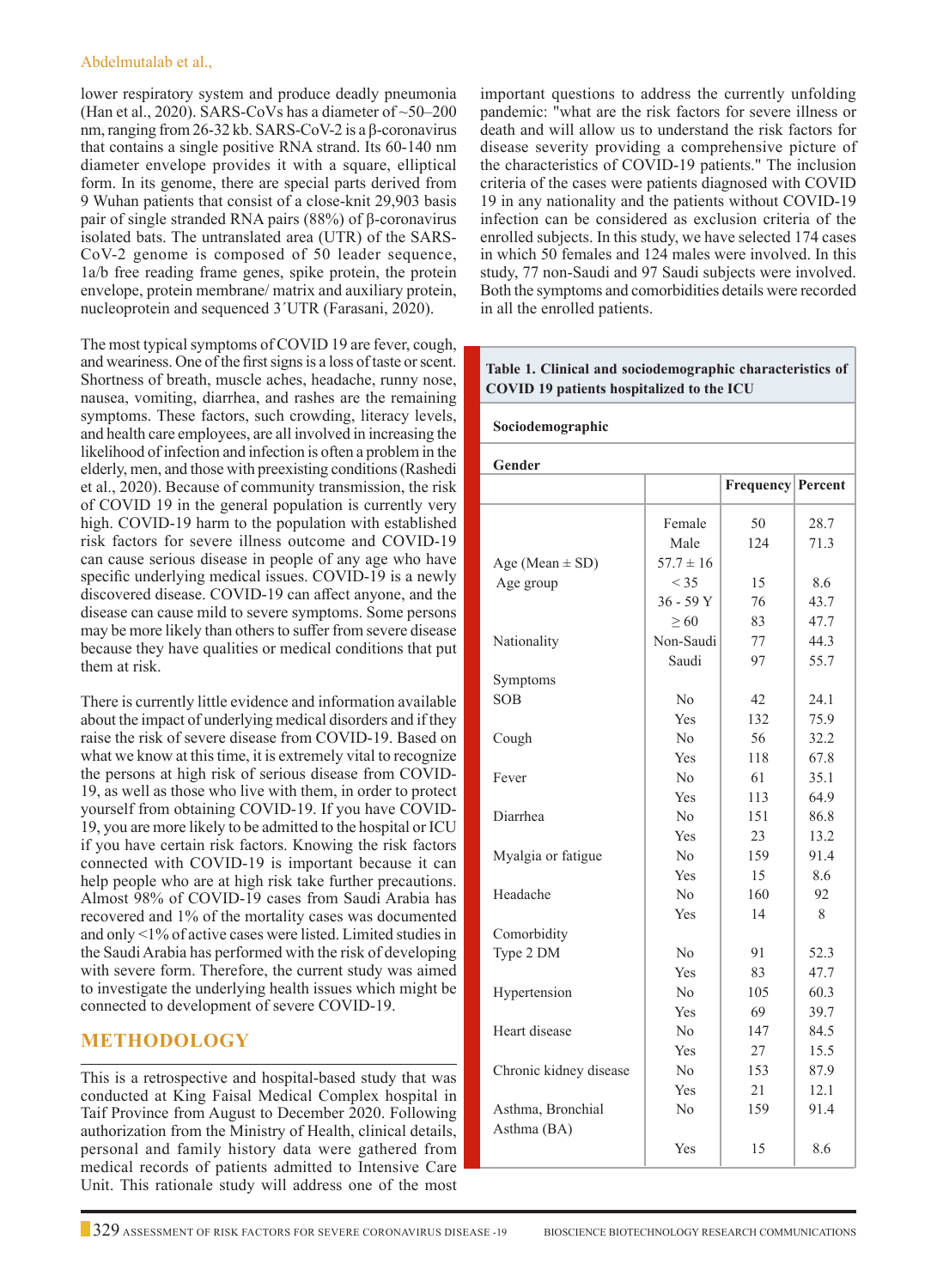**Biochemical parameters:** In this study, serum blood was collected from all the patients who have involved and used for c-reactive protein (CRP), lymphocytes, neutrophils and d dimer tests.

**Statistical analysis:** Statistical analysis was performed with SPSS software and we have analyzed both the numerical and categorical variables with frequency and percentages. Binary logistic regression analysis was performed with the obtained data. P values less than 0.05 is considered as statistically significant (p<0.05) (Khan et al., 2019).

| Table 2. Shows the survival and non-survival rates of<br>COVID 19 patients hospitalized to the ICU. |                 |                     |                |         |  |  |  |  |
|-----------------------------------------------------------------------------------------------------|-----------------|---------------------|----------------|---------|--|--|--|--|
| <b>Variable</b>                                                                                     | <b>Survivor</b> | <b>Non-Survivor</b> | <b>Total</b>   | P-value |  |  |  |  |
| Sociodemographic                                                                                    |                 |                     |                |         |  |  |  |  |
| Gender N (%)                                                                                        |                 |                     |                |         |  |  |  |  |
| Female                                                                                              | $21(23.3\%)$    | 29(34.5%)           | 50 (28.7%)     | 0.131   |  |  |  |  |
| Male                                                                                                | 69(76.7%)       | $55(65.5\%)$        | 124(71.3%)     |         |  |  |  |  |
| Age N (MIN - MAX)                                                                                   | $90(14 - 82)$   | $84(23 - 92)$       | $174(14 - 92)$ |         |  |  |  |  |
| Age (mean $\pm SD$ )                                                                                | $51 \pm 14$     | $65 \pm 14$         | $57.7 \pm 16$  |         |  |  |  |  |
| Age group                                                                                           |                 |                     |                |         |  |  |  |  |
| < 35                                                                                                | $13(14.4\%)$    | $2(2.4\%)$          | $15(8.6\%)$    |         |  |  |  |  |
| $36 - 59Y$                                                                                          | 51(56.7%)       | 25(29.8%)           | 76(43.7%)      | 0.00    |  |  |  |  |
| > 60                                                                                                | 26(28.9%)       | 57(67.9%)           | 83(47.7%)      |         |  |  |  |  |
| Symptom                                                                                             |                 |                     |                |         |  |  |  |  |
| Dyspnea SOB                                                                                         | $61(67.8\%)$    | 71(84.5%)           | 132(75.9%)     | 0.013   |  |  |  |  |
| Cough                                                                                               | 54(60%)         | 64(76.2%)           | $118(67.8\%)$  | 0.02    |  |  |  |  |
| Fever                                                                                               | 49(54.4%)       | 64(76.2%)           | 113(64.9%)     | 0.004   |  |  |  |  |
| Diarrhea                                                                                            | $14(15.6\%)$    | $9(10.7\%)$         | 23(13.2%)      | 0.37    |  |  |  |  |
| Myalgia or fatigue                                                                                  | $6(6.7\%)$      | $9(10.7\%)$         | $15(8.6\%)$    | 0.4     |  |  |  |  |
| Headache                                                                                            | $8(8.9\%)$      | $6(7.1\%)$          | 14(8%)         | 0.7     |  |  |  |  |
| Comorbidities                                                                                       |                 |                     |                |         |  |  |  |  |
| Type 2 DM                                                                                           | 38(42.2%)       | $45(53.6\%)$        | 83(47.7%)      | 0.17    |  |  |  |  |
| Hypertension                                                                                        | 26(28.9%)       | 43(51.2%)           | 69(39.7%)      | 0.003   |  |  |  |  |
| Bronchial Asthma,<br>(BA)                                                                           | $9(10\%)$       | $6(7.1\%)$          | $15(8.6\%)$    | 0.5     |  |  |  |  |
| Chronic kidney disease                                                                              | $5(5.6\%)$      | 16(19%)             | $21(12.1\%)$   | 0.006   |  |  |  |  |
| Heart disease                                                                                       | $7(7.8\%)$      | 20(23.8%)           | $27(15.5\%)$   | 0.003   |  |  |  |  |

## **Results**

In this hospital-based study, we have opted 28.7% of women and 71.3% of men. The mean age of the 174 participants were found to be  $57.7\pm16.0$ . The age was categorized into <35 (8.6%), between 36-59 (43.7%) and >60 (47.7%) years of age. Saudi subjects (44.3%) were found to be higher than non-Saudi participants in this study (55.7%). Table 1 presents information on sociodemographic, symptoms, and comorbidities. The general COVID 19 symptoms such as high in SOB (75.9%), cough (67.8%), fever (64.9%), diarrhea (13.2%), fatigue (8.6%) and headache (8%). Type 2 diabetes mellitus (T2DM; 47.7%), hypertension (HTN; 39.7%), heart disease (15.5%), chronic kidney disease (CKD, 12.1%) and bronchial asthma (BA, 8.6%) were among the comorbidities revealed in this studied participant. According to Figure 1, 48% of hospitalized patients were determined to be alive, while the remaining 52% were confirmed to be dead. Table 2 shows the survival and nonsurvival rates of participants infected with COVID-19 who were admitted to the Taif hospital in the ICU.

Table-2 shows the list of COVID-19 survivors and nonsurvivors admitted to the ICU. Males were found to be higher than females in both categories among survivors and non-survivors  $(p=0.13)$ . The survivors' minimum and maximum ages were determined to be 14-82 years old, whereas the non-survivors' minimum and maximum ages were found to be 23-92 years old. The mean ages of survivors and non-survivors were reported to be  $51\pm14$ and  $65\pm14$ , respectively, with a non-significant association  $(p>0.05)$ . Among survivors, the majority of the age groups was found to be high in between 36-59 years of age with 56.7%, followed by 28.9% in 60 and above years of age and 14.4% in below 30 years of age, while in non-survivors, 67.9% was found to be high in below 60 years of age, followed by 29.8% in between 36-59 years of age, and only 2.4% in above 35 years of age with the statistical association ( $p<0.05$ ).

Among the symptoms, dyspnea SOB, cough, and fever were found to be more prevalent in non-survivors when compared to survivors and showed a significant association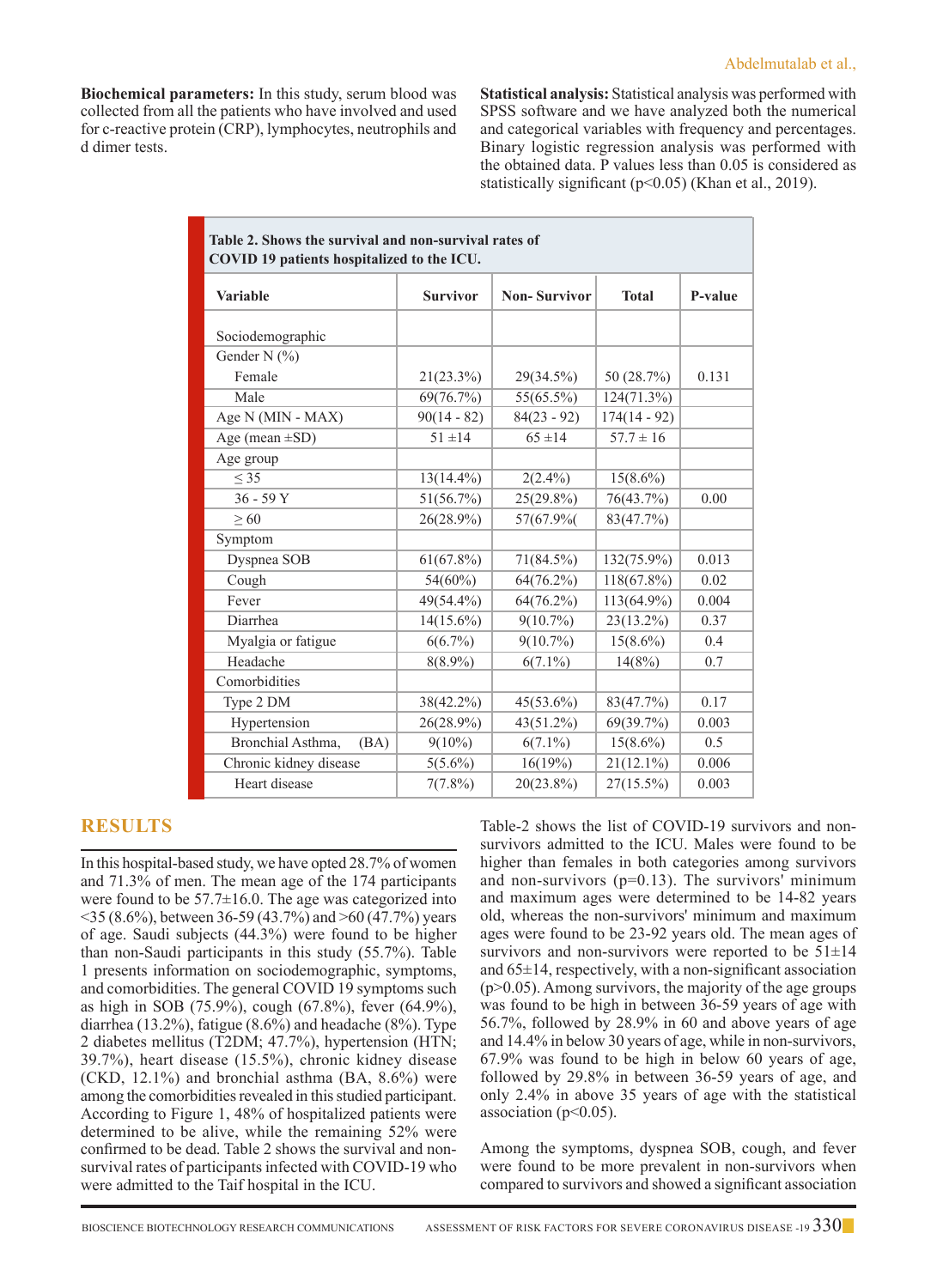#### Abdelmutalab et al.,

 $(p<0.05)$ , whereas in survivors, both diarrhea and headache were found to be more prevalent when compared to nonsurvivors with a non-significant association  $(p>0.05)$ , and fatigue prevalence was found to be more prevalent in nonsurvivors when compared to survivors  $(p=0.7)$ . T2DM and BA were shown to have a non-significant association when compared between survivors and non-survivors  $(p>0.05)$  in the comorbidities. Other comorbidities, such as HTN, CKD, and heart disease, were found to be substantially associated when comparing survivors to non-survivors  $(p<0.05)$ .

Binary logistic regression analysis among the survival subjects of independent factors was defined in Table-3. In this study, numerous variables such as age, gender, fever, cough, fatigue, dyspnea, diarrhea, headache, T2DM, HTN, BA, CKD and heart disease were involved in the survivor subjects and only the age (OR-5.48 [95%CI:2.54-11.81]; p=0.001) and fever (OR-3.15 [95%CI:1.10-8.97]; p=0.03) variables was associated. The other variables were found to be non-significant when performed the logistic regression analysis ( $p > 0.05$ ).

| Table 3. Binary logistic regression survival<br>status and independent factors |           |         |        |          |  |  |  |
|--------------------------------------------------------------------------------|-----------|---------|--------|----------|--|--|--|
| <b>Variables</b>                                                               | <b>OR</b> | 95% C.I |        | P-value  |  |  |  |
|                                                                                |           | Lower   | Upper  |          |  |  |  |
| Age                                                                            | 5.48      | 2.541   | 11.815 | $\Omega$ |  |  |  |
| Gender                                                                         | 0.675     | 0.3     | 1.517  | 0.341    |  |  |  |
| Fever                                                                          | 3.15      | 1.105   | 8.979  | 0.032    |  |  |  |
| Cough                                                                          | 1.22      | 0.418   | 3.562  | 0.717    |  |  |  |
| Myalgia or fatigue                                                             | 3.676     | 0.888   | 15.212 | 0.072    |  |  |  |
| Dyspnea                                                                        | 1.426     | 0.534   | 3.809  | 0.479    |  |  |  |
| Diarrhea                                                                       | 0.569     | 0.194   | 1.669  | 0.304    |  |  |  |
| Headache                                                                       | 0.506     | 0.13    | 1.973  | 0.326    |  |  |  |
| Type2DM                                                                        | 0.504     | 0.212   | 1.194  | 0.119    |  |  |  |
| Hypertension                                                                   | 1.654     | 0.701   | 3.905  | 0.251    |  |  |  |
| Bronchial Asthma (BA)                                                          | 1.195     | 0.3     | 4.759  | 0.8      |  |  |  |
| Chronic kidney disease                                                         | 3.195     | 0.865   | 11.799 | 0.081    |  |  |  |
| Heart disease                                                                  | 1.977     | 0.676   | 5.781  | 0.213    |  |  |  |

| <b>Variables</b>   | <b>Survivor</b> | <b>Non-Survivor</b> | Total*        | P-value |
|--------------------|-----------------|---------------------|---------------|---------|
| C Reactive Protein |                 |                     |               |         |
| Elevated           | 60(83.3%)       | 70(98.6%)           | 130(90.9%)    | 0.001   |
| Normal             | 12(16.7%)       | $1(1.4\%)$          | $13(9.1\%)$   |         |
| Lymphocyte         |                 |                     |               |         |
| Lymphopenia        | $35(58.3\%)$    | $45(73.8\%)$        | $80(66.1\%)$  | 0.05    |
| Normal             | 25(41.7%)       | $16(26.2\%)$        | 41(33.9%)     |         |
| Neutrophils        |                 |                     |               |         |
| Elevated           | 19(31.7%)       | $35(57.4\%)$        | 54(44.6%)     | 0.004   |
| Normal             | $41(68.3\%)$    | $26(42.6\%)$        | $67(55.4\%)$  |         |
| D dimer            |                 |                     |               |         |
| Elevated           | 57(80.3%)       | 55(93.2%)           | $112(86.2\%)$ | 0.001   |
| Normal             | 14(19.7%)       | $4(6.8\%)$          | $18(13.8\%)$  |         |

\*Total is differing for each test according to number of patients tested

Table 4 shows the biochemical parameters such as CRP, lymphocytes, neutrophils, and d dimer in COVID-19 survivors admitted to the ICU. When compared to survivors, the elevated levels were found to be higher in non-survivors, indicating a positive association. CRP levels were found to be increased in non-survivors at 98.6% and survivors

at 83.3% (p=0.001). The aberrant lymphocyte counts were 73.8% and 58.3% in non-survivors and survivors, respectively (p=0.05). The number of increased neutrophils was 44.6% in non-survivors and 57.4% in survivors (p=0.004). The enlarged levels of d dimer in non-survivors were 93.2% and 80.3% in survivors (p=0.001).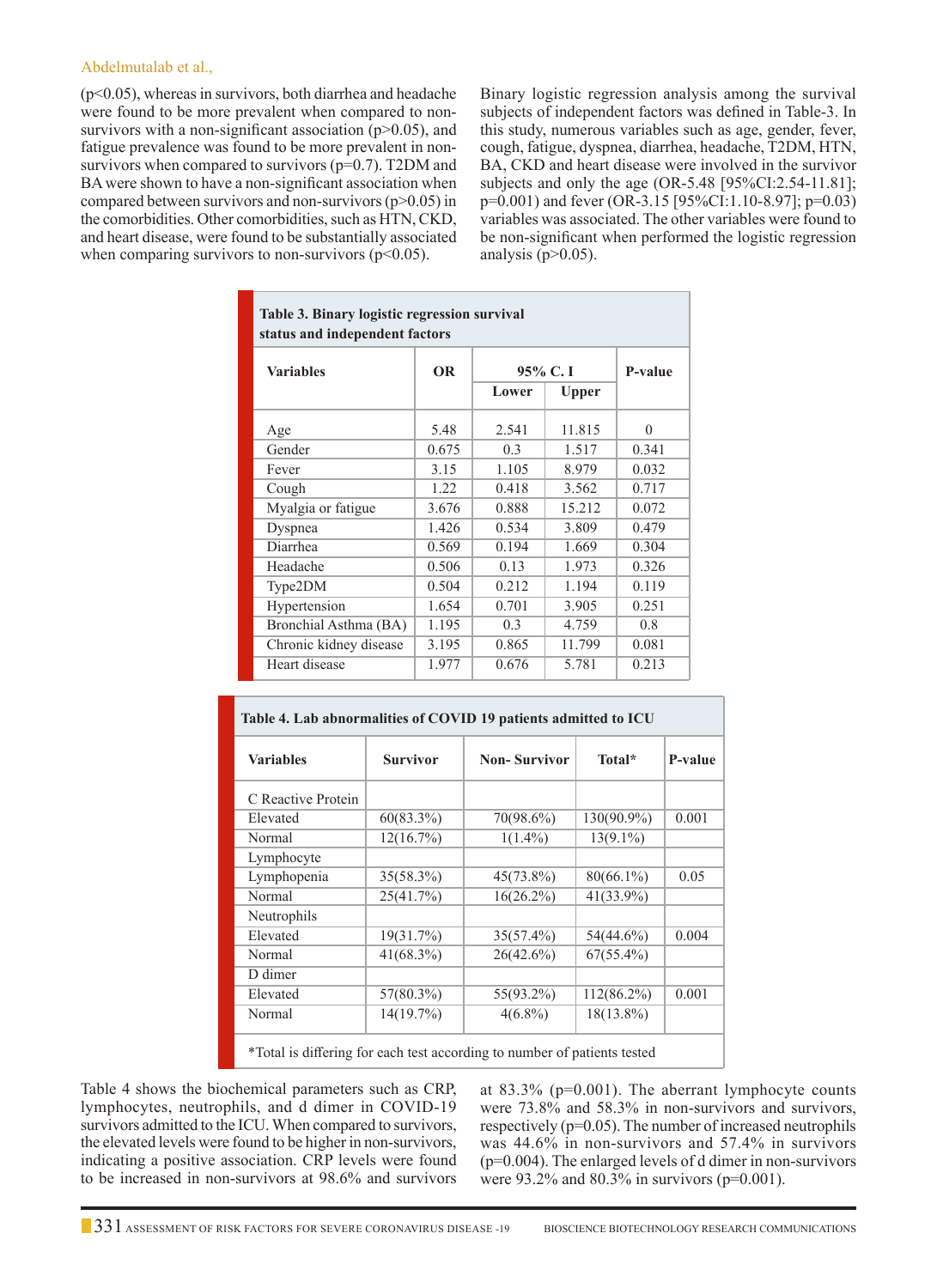

# **Discussion**

The purpose of this study was to investigate at the underlying health issues associated with demographic information, symptoms, and comorbidities among hospitalized patients in the ICU with COVID-19 in the Taif city of Saudi Arabia. The current study results confirmed the significant association with age group, documented symptoms such as Dyspnea SOB, cough, fever and other comorbidities such as HTN, CKD and heart disease  $(p<0.05)$ . Binary logistic regression analysis revealed the positive association with age and fever  $(p<0.05)$  and all the biochemical parameters such as CRP, lymphocytes, neutrophils and d dimer showed the statistical association ( $p<0.05$ ).

There have been no studies conducted in Saudi Arabia among COVID-19 patients admitted to the ICU, and this is the first research study was carried out in the Saudi population from Taif city. T2DM, HTN, BA, CKD, and heart disease were among the comorbidities studied in our study.

Unfortunately, due to the pandemic crisis, we did not record body mass index values to categorize obesity levels, despite the fact that obesity is one of the known risk factors for COVID-19. One of the meta-analysis and systematic reviews discovered that HTN, DM, and cardiovascular disease (CVD), along with age and being male, are all highly connected to severe COVID-19 and can provide a better estimate of risk for severe COVID-19 (Matsushita et al., 2020). Another systematic reviews and meta-analysis studies found that those over the age of 65, men, HTN, CVD, diabetes, and cancer were all more likely to die from COVID-19 infection. Patients with a poor prognosis could be identified based on these data (Parohan et al., 2020).

The immune system varies with age in a similar manner to the differences in immunological response related to sex. It is thought that as people age, their immune systems become chronically inflamed, which makes them more vulnerable to infection and tissue damage. Aging is related with comorbidities and a lower reserve capacity in essential organs, resulting in greater frailty and increased risk of mortality and infection with COVID-19 when infected. In this study, age was divided into three categories:  $(a)$  <35 years, (b) 36-59 years, and (c)  $>60$  years, with 47.7% being >60 years, 43.7% being 36-59 years, and 8.6% being <35 years of age. A positive association was observed among the three age groups compared between the survivors and non-survivors (p=0.001). Our study was found to be in association with the previous studied results (Pijls et al., 2021). Similar studies have been conducted in different regions of Saudi Arabia based on our current study.

From the beginning of the pandemic crisis to current scenario, WHO has strongly recommended to follow three rules to avoid the COVID-19 infections: social distance, sanitization and wearing a mask. All countries have rigorously enforced and extra lockdown was performed to stop the infection rate, and Saudi Arabia is one of the countries that has successfully controlled the COVID-19. Until September 5th, 2021, the overall number of infected cases was 545,243, the number of recovered cases was 534062, and the total mortality was 8579, with 2602 active cases. Apart from Saudi Arabia, there are other countries which have been successfully managed the infection. Ministry of Health from Saudi Arabia has played a pivotal role in controlling the infections and proper measures have been taken, as well as residents of the kingdom received a couple of doses of free vaccines.

Aside from RT-PCR, biochemical markers were important in COVID-19 patients. A recent review supported the importance of CRP and d dimer levels in identifying COVID-19 patients (Farasani, 2021). In our study, additionally with CRP and d dimer, we have screened lymphocytes and neutrophils levels in the COVID-19 patients and unfortunately, all the elevated levels were confirmed in the non-survivors and all the parameters showed the significant association ( $p<0.05$ ). Strong evidence suggests that neutrophils play a crucial role in pathogenesis, particularly in COVID 19 patients (Reusch et al., 2021).

One of the limitations of this study was not incorporating the RT-PCR details. Additionally, clinical details were not incorporated. The other limitations of our study were to skip the severe forms of diagnosis which is mandatory, but due to COVID-19, we couldn't document the data. The strength of this study was to involve the 174 subjects who were infected with COVID-19. Although the sample size was small but we have managed to enroll the limited subjects during the pandemic situations.

## **Conclusion**

The current study shows that HTN, CKD, and heart disease comorbidities all played a substantial impact in the development of COVID-19, and that older age (>60 years) also played a role in COVID-19 patients. Developing a unique multi-item scale method to predict COVID-19 patients is indicated as a future proposed study.

## **AcknowledgEments**

We acknowledge Taif University Researchers Supporting Project number (TURSP-2020/269), Taif University, Taif, Saudi Arabia. Special thanks to Mashael Abdullrahman